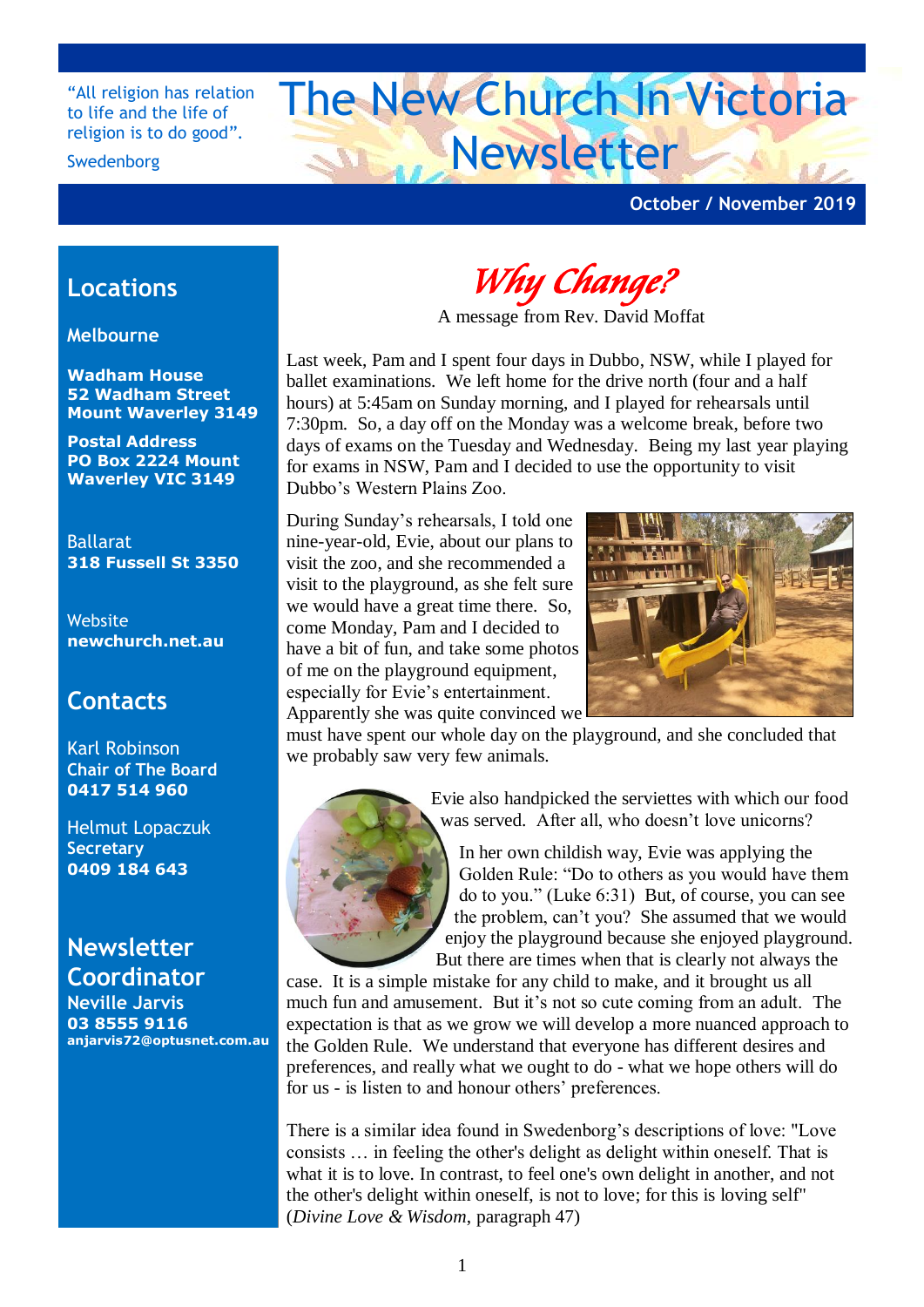It is spiritually immature to assume that because I love something, you will necessarily love it too. Indeed, that is actually what self-love looks like. Instead, we are urged to delight in others' happiness, irrespective of whether it actually arouses the same joy in us. So, adults know they must take children to playgrounds because adults know it makes children happy, even though adults do not naturally gravitate towards playgrounds for their own entertainment.

Now, I say, "spiritually immature", knowing full well that I've made the same mistake as an adult. Many times. We all do, continually. The real trick is to recognise the error and learn from it. As a teacher, especially as a young teacher, in both music and theology, I quickly discovered that my own viewpoint (my particular fascination with the topic) is rarely shared by my students. In order to teach effectively, I have to step outside of my own preconceived notions and appreciate perspectives very different from my own. And that takes maturity.

That is part of the road we are all urged to travel: both individually, in our own lives and relationships, and together as a church. Not everyone comes to religion from the same direction as I do. Not everyone sees the world as I do. Not everyone can (or will want to) sit and listen to me tell them "how things are". But that doesn't mean they are incapable of learning.

So, why change? Well, first of all we do it for others, understanding that if learning is to happen at all, we must begin where they are, and often take a different path from the one that naturally suits our own dispositions.

But secondly - and importantly - we do it for ourselves, because the purpose of our lives is learning how to love. As Albus Dumbledore admitted to Harry Potter : "Youth cannot know how age thinks and feels. But old men are guilty if they forget what it is to be young . . . and I seem to have forgotten lately . . . ." (J. K. Rowling, *Harry Potter and the Order of the Phoenix*)



From *Rev. David Moffat*.

**REMINDER: Daylight Saving commences at 2am on Sunday 6 October. Clocks go forward 1 hour!**

o O o

# *Stepping forward into the unknown*

## **(Brisbane New Church Society's move from Rosalie to Dutton Park)**

#### *Ian's Reflections on the Brisbane New Church move*

Whether it is from old home to new home, or even office to office, moving most definitely holds its challenges. And so it was for the Brisbane Society just a few short years ago, moving from Rosalie – with which its Church building there had come to be so much identified - across the river to Dutton Park. When it comes to a Church it is, of course, not just one person or one family that is called on to make the decision. All of the members are and were involved, meetings held, misgivings heard and reasons patiently spelt out. Amongst those reasons, for us, were impending and very large refurbishing costs, increasing parking difficulties, and the freeing up of capital to enable our new Pastor to be employed full time. And an eager buyer was waiting in the wings.

Fortunately, and once the sale was completed and we had moved out, we were able to have the use of the Chapel at Trinity College (The Theological College of The Uniting Church here in Brisbane) for our Sunday Services and this proved as good as we could possibly have hoped for as a "stepping stone" until we could move into what would be our "own" premises again. Having said that, and while uncertainty hung in the air, the search for a new building not - in the early months - yielding anything suitable, Darren's steadfastness, and prayer which he encouraged, steadied things a lot.

Fired with enthusiasm immediately following one of the January Church Camps which he attended, and trawling through property ads on the internet for a possibly suitable building to become the new Church Centre, it was Nathan Brunne who located what we now have in Dutton Park. It is a pleasantly modern building, two storeys high, opposite and across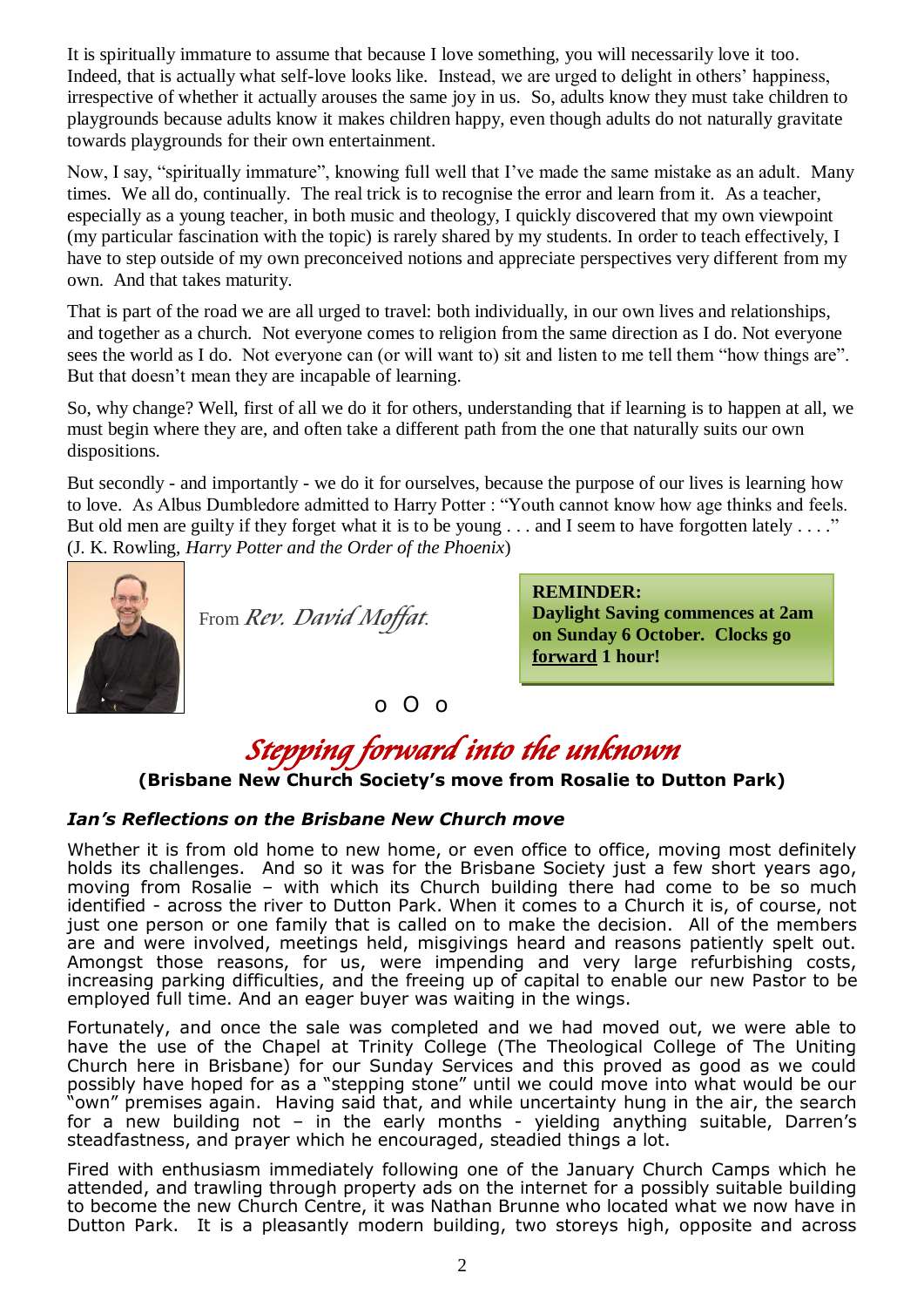from the railway station, 150 metres at most from a major arterial Road, a 10 minute walk to Princess Alexandra Hospital and a pleasant 500 metre walk through Dutton Park to The University of Queensland.

Eighteen months on it has, indeed, come to feel like "home". It's different, not as "Churchy", upholstered chairs instead of pews, a lot more indoor space and it allows for – even invites – a more relaxed and informal approach such as we have, Darren leading, on the  $2^{nd}$  and  $3^{rd}$  Sundays.

Whilst buildings are not the most important thing, it is nevertheless great to have a permanent Centre, owned by the Church and where we can configure space to our needs and liking, store things, and use the space as we see to be optimally useful.

It can't be the building, as such, and yet surely it has helped, that since the move to Dutton Park we have welcomed a number of new people into our midst. It is exciting and we are greatly enriched by this. All have been searching. I have heard at least two of these folk talk of their introduction to Swedenborg and the Writings via the YouTube videos and weekly programmes that Curtis Childs does in the USA, available worldwide and called "Off The Left Eye". As well, we have a media savvy Pastor who, though operating from a very slim budget, searches out all possibilities to make known Services coming up, topics, and unusually striking quotations from the Doctrines set against – for example - an eye catching photograph of a sun set or path through a forest. Sitting in the Chapel for Darren's 2<sup>nd</sup> Sunday, "Sacred Circle", earlier this month, I counted 7 new people who have joined us within the past 2 years, attending regularly. All the indications are that they feel their lives are blessed and that they are strengthened on their spiritual journey by the wonderful teachings and insights of the Writings, and the approach, they have now discovered.

#### *Ian A Arnold (Rev.)*

#### *Darren's Reflections on the Brisbane New Church move*

Ian has so wonderfully captured here many of the struggles involved in moving a Society from one spiritual home to another. Equally such an event holds opportunities in disguise. Our Society at the time we chose to sell and make the move had a thriving family Service on the first Sunday of each month, while our other Sunday Services were in decline. One of my greatest concerns was *'how'* to facilitate this move without harming the attendance. In other words, how could I turn the ship in a different direction and not accidentally throw anyone overboard. Therefore, high in our priority was a new spiritual home not too far from the old location. Little did I know that crossing the river, even if only 6.1 kms away, could cause consternation. It took time and lots of reassurance until everyone was comfortably settled.

Thus moving locations opened up the opportunity to comfortably experiment with two new ways of worshipping – *'Sacred Circle'* (second Sundays) and *'Abiding in the Vine'* (third Sundays). Again, my thoughts were on expansion (not contraction) and these two new Services are designed, from bottom up, to attract people who may not have a traditional Church background. It has taken time and patience and now we are seeing new attendees. As Ian mentioned, two found us through "Off The Left Eye" Swedenborg Foundation (USA) YouTube presentations. Another two had been reading Swedenborg for a number of years and found us through a search and the Church website. Two were invited through our separate reading groups and others were invited by those already attending.

The 'act' of inviting others I attribute to two things –

- 1. The excitement new people bring to the Service
- 2. The safe and flexible environment created by the two newer Services we offer.

It is my conviction that that the variety of approaches in our Services helps to illustrate to our newcomers how open and flexible the New Church is as a spiritual movement.

Ultimately it is the Lord who is sending in new friends for us to share the journey with and we are grateful and thankful to Him. We are also very excited for Melbourne as you take steps towards growth and newness in the Lord.

Go well, be of good courage and delight in the Lord. *Darren Brunne (Rev.)*

$$
\circ \circ \circ
$$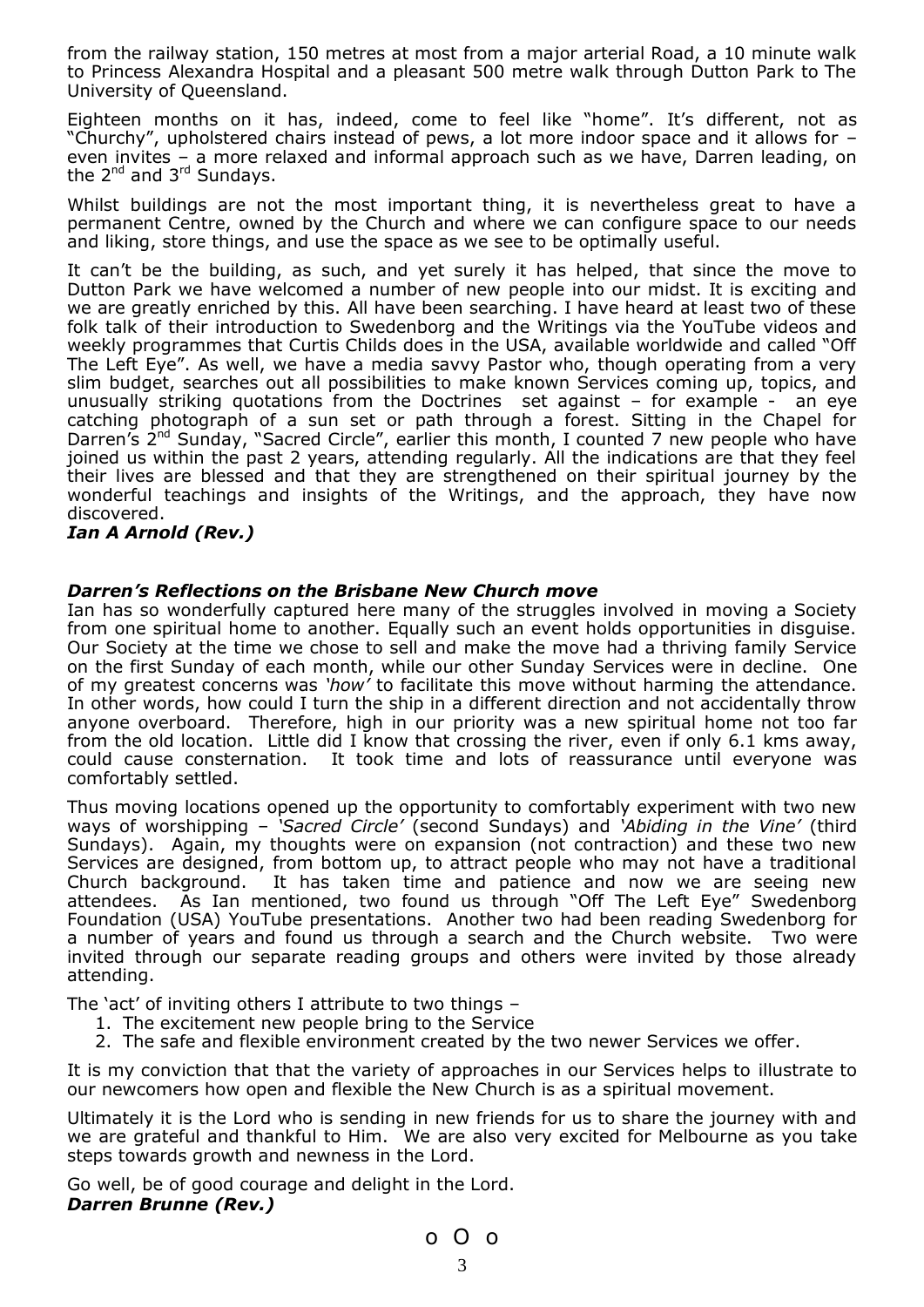## **News of People and Events**

It is with a real sense of sadness that we report the peaceful passing on into the higher life of Eva Teed in the early morning of 26 September. Eva had celebrated her 92<sup>nd</sup> birthday earlier in the month. While the past few months had been particularly difficult health-wise, suffering a fall on 24 September added considerably to that situation. So her passing on will be a happy release from bodily restraints and those who have known Eva over the years will appreciate the immense joy she will share in being reunited with her beloved husband, Alan, as well as other dear family members and friends now welcoming Eva to her new home. Eva, neé Robinson, was born into a strong New Church family living in Central Victoria, the origins of which went back to the organisation's earliest days in England. The marriage of Eva and Alan (Teed) saw establishment of another New Church dynasty with 'tentacles' stretching far and wide! Eva's health had prevented her from attending worship for many months which greatly disappointed her.

Eva leaves behind Peter and Alison to remember their dear mother and the happy memories of time spent together. The Church extends its deepest condolences to them, their families and to Eva's wider family.

> *In a word, to grow old in heaven is to grow young.* (from *Heaven and its Wonders, and Hell* para. 414, Emanuel Swedenborg)

News has also come to hand of the passing on of Geoff Forster in his  $94<sup>th</sup>$  year who had been unable to join us at Church for several years now due to deteriorating health. While not a member, Geoff communicated regularly with those readers of New Church teachings both in Australia and overseas. He was a member of the Swedenborg Association of Australia and during my (Neville Jarvis) time as Manager of the Swedenborg Centre in Sydney, he presented two lectures there, one being on a favorite area of interest  $\sim$  The influence of Swedenborg's teachings on the Austrian philosopher and social reformer, Rudolph Steiner (1861 – 1925), who founded the esoteric spiritual movement known as anthroposophy. Geoff also wrote a good number of articles, including on Swedenborg, which were published in various journals particularly in the UK (Geoff was a member of the UK Churches Fellowship for Psychical and Spiritual Studies). A wonderful mind, Geoff will be well remembered by many who knew him as he now journeys forward on what he would refer to as "the supreme adventure" (*Intimations of Immortality: Seeing that Leads to Believing* by Dr. Robert Crookall). Our sympathies go to Geoff's family.

Regrettably, a most significant anniversary was omitted from the June / July 2019 Newsletter. The date was 23 June being the  $65<sup>th</sup>$  anniversary of the ordination of Rev. John Teed in England in 1954. The ordination took place in South London during the  $147<sup>th</sup>$ Annual Meeting of the General Conference of the New Church in Great Britain. Rev. John Elliott was ordained on the same occasion and they are now the longest serving living Ministers ordained by the British General Conference. Belated but hearty congratulations are extended to both John's along with their wives.

Disappointingly, after having made good strides in recovering from his stroke in late May, Klaus Drevermann came down with a severe case of pneumonia in mid-winter requiring more hospitalization. This has left him low in energy and with other issues but thankfully he has now been allowed home under the care of Elke with regular visits by a physiotherapist. Please keep Klaus and Elke in your thoughts and prayers as Klaus endeavours to regain his strength, with spring bringing the need to spend time in their beloved garden.

Margaret Parker sends her very best wishes to everyone. While still unable to join us for services of worship, Margaret is keeping well and getting more adept with her use of a walker at the home. Regular visits by her very young great granddaughter is a real highlight for Margaret.

It was delightful to have Clifford Phanjoo from the New Church in Mauritius join us for a service in August. Clifford, along with his wife Linda, were visiting daughters Jennifer and Crystal particularly to celebrate a significant birthday of Jennifer.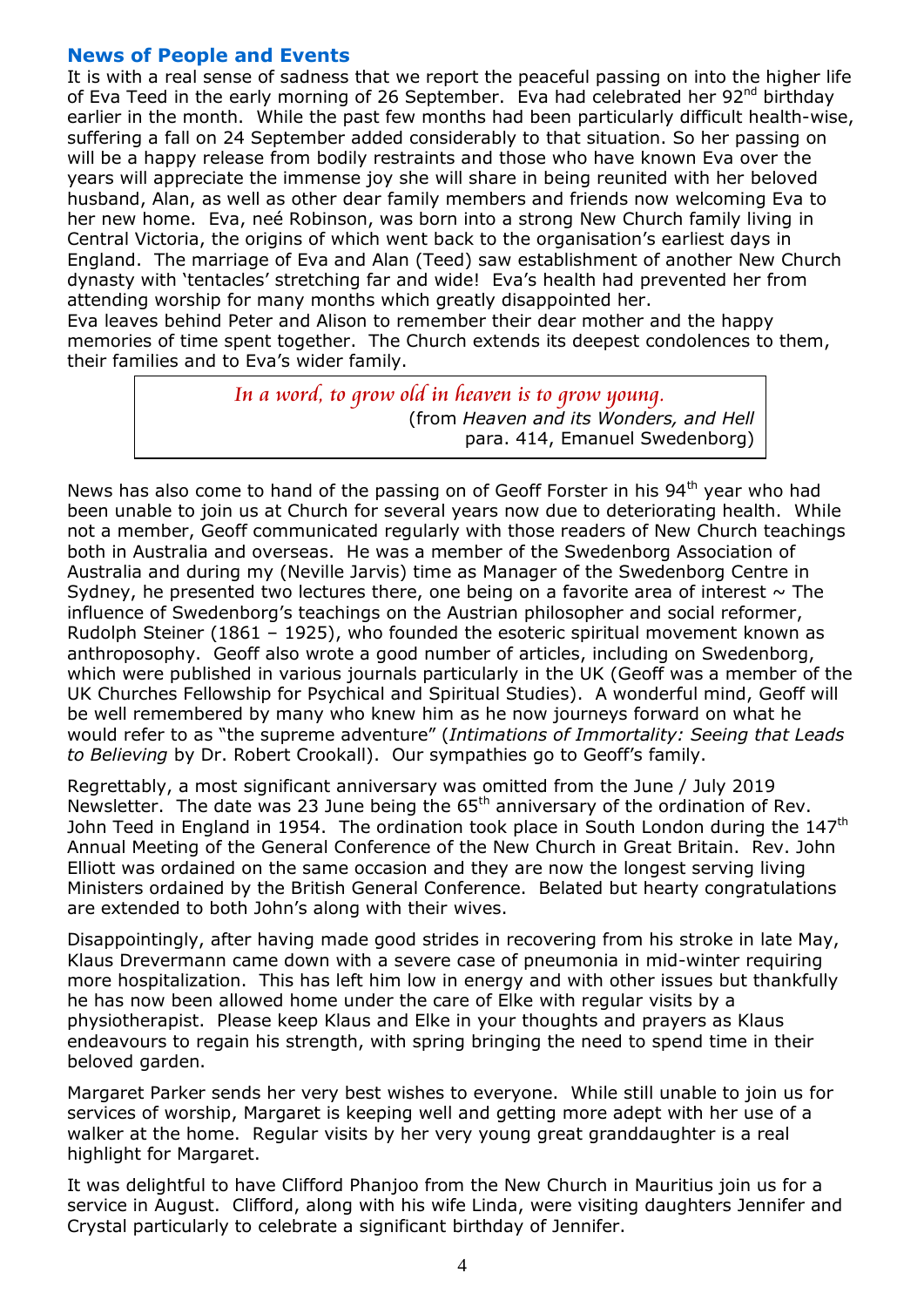# *2020 New Church Retreat*.

The 2020 Retreat will be held from Monday January 6th to Sunday January 12th at the Nunyara [Conference](https://unitingvenuessa.org.au/nunyara) Centre (Uniting Church owned) is situated in spacious grounds in the Adelaide Hills, a drive of 20 minutes from the CBD with an enviable view of the city. 'Nunyara' means 'place of healing' according to the Kaurna people. More details, including booking details, can be found on the Internet by following the link [http://newchurch.net.au/nunyara-new-church-retreat-2020.](http://newchurch.net.au/nunyara-new-church-retreat-2020)



### **REMEMBER! REMEMBER! THE 6 TH OCTOBER!**

**Daylight Saving commences at 2am. Clocks go forward 1 hour!**

**Remember this when locking up for the night on the Saturday.**

## **Duty Officer Volunteers**



Would you be interested in joining the duty roster on Sundays when services are held in Melbourne? The main involvement is arriving about 30 minutes before the service is due to start to help set up and bring the offertory forward or to bring flowers for the altar.

Please do think about this. Should you wish to know more or are agreeable to participate, please speak with either Neville Jarvis or Karl Robinson.

# *Inspiration for Living*

#### **from Helen Steiner Rice**

A better world for all mankind where we are safe and free, must start not with our fellowmen but within the heart of "me". '*From heaven the Lord looks down and sees all mankind . . .'*

Psalm 33:13

Today live by the rule that "peace in the world begins with me and within me".